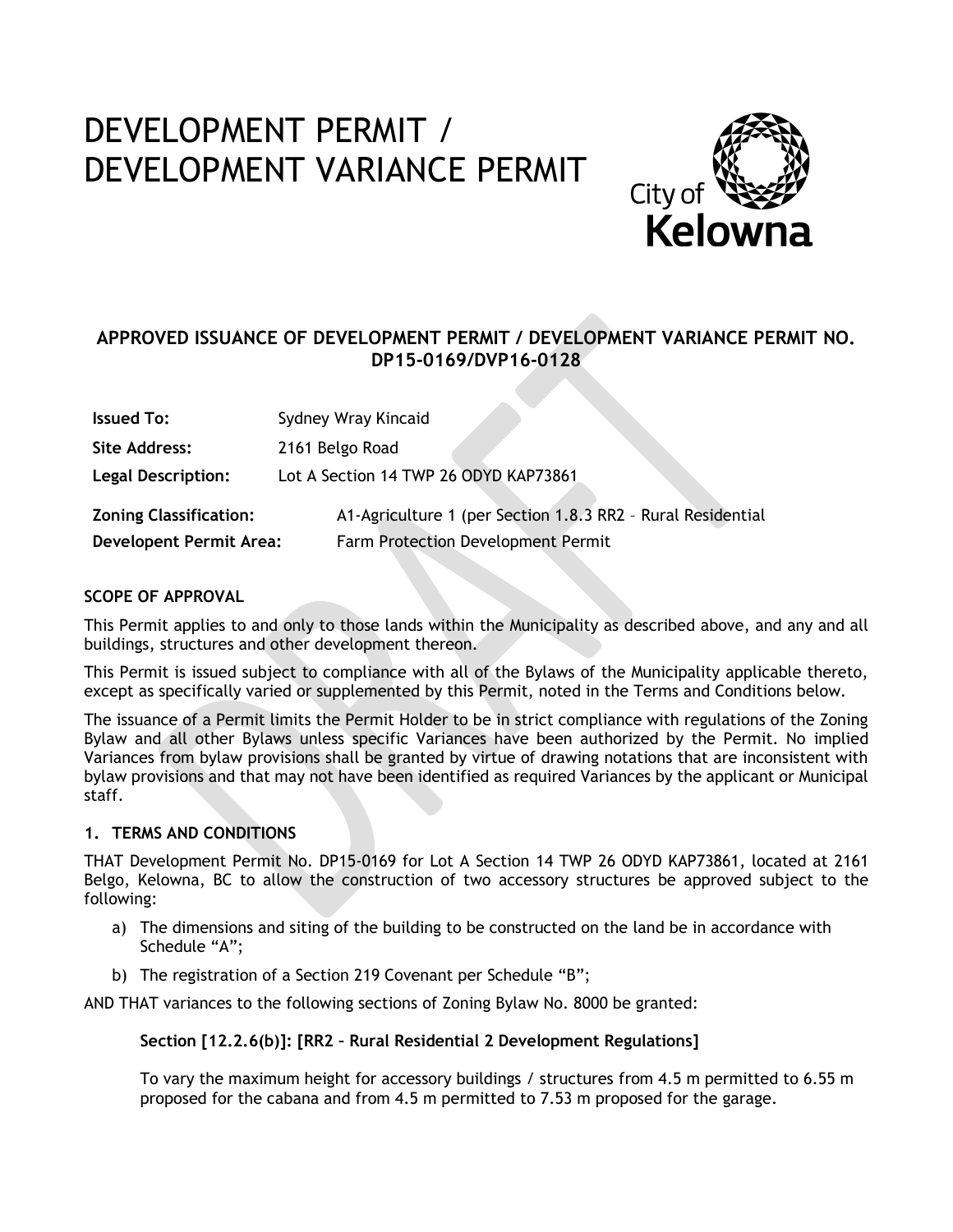## **Section [6.5.8(a)]: [Accessory Development Regulations]**

To vary the minimum distance from the front lot line for an accessory building from 18.0 m permitted to 8.40 m proposed for the garage.

AND FURTHER THAT this Development Permit / Development Variance Permit is valid for two (2) years from the date of Council approval, with no opportunity to extend.

## **2. PERFORMANCE SECURITY**

As a condition of the issuance of this Permit, Council is holding the security set out below to ensure that development is carried out in accordance with the terms and conditions of this Permit. Should any interest be earned upon the security, it shall accrue to the Permit Holder and be paid to the Permit Holder if the security is returned. The condition of the posting of the security is that should the Permit Holder fail to carry out the development hereby authorized, according to the terms and conditions of this Permit within the time provided, the Municipality may use the security to carry out the work by its servants, agents or contractors, and any surplus shall be paid over to the Permit Holder, or should the Permit Holder carry out the development permitted by this Permit within the time set out above, the security shall be returned to the Permit Holder. There is filed accordingly:

- a) Cash in the amount of  $\frac{S}{A}$  N/A OR
- b) A Certified Cheque in the amount of  $\zeta$  N/A OR
- c) An Irrevocable Letter of Credit in the amount of  $\frac{1}{2}$   $\frac{N}{A}$

Before any bond or security required under this Permit is reduced or released, the Developer will provide the City with a statutory declaration certifying that all labour, material, workers' compensation and other taxes and costs have been paid.

None required.

## **3. DEVELOPMENT**

The land described herein shall be developed strictly in accordance with the terms and conditions and provisions of this Permit and any plans and specifications attached to this Permit that shall form a part hereof.

If the Permit Holder does not commence the development permitted by this Permit within two years of the date of this Permit, this Permit shall lapse.

**This Permit IS NOT a Building Permit.**

## **4. APPLICANT'S AGREEMENT**

I hereby declare that all of the above statements and the information contained in the material submitted in support of this Permit are to the best of my belief, true and correct in all respects. Upon issuance of the Permit for me by the Municipality, then in such case, I covenant and agree to save harmless and effectually indemnify the Municipality against:

- a) All actions and proceedings, costs, damages, expenses, claims, and demands whatsoever and by whomsoever brought, by reason of the Municipality granting to me the said Permit.
- b) All costs, expenses, claims that may be incurred by the Municipality if the construction by me of engineering or other types of works as called for by the Permit results in damages to any property owned in whole or in part by the Municipality or which the Municipality by duty or custom is obliged, directly or indirectly in any way or to any degree, to construct, repair, or maintain.